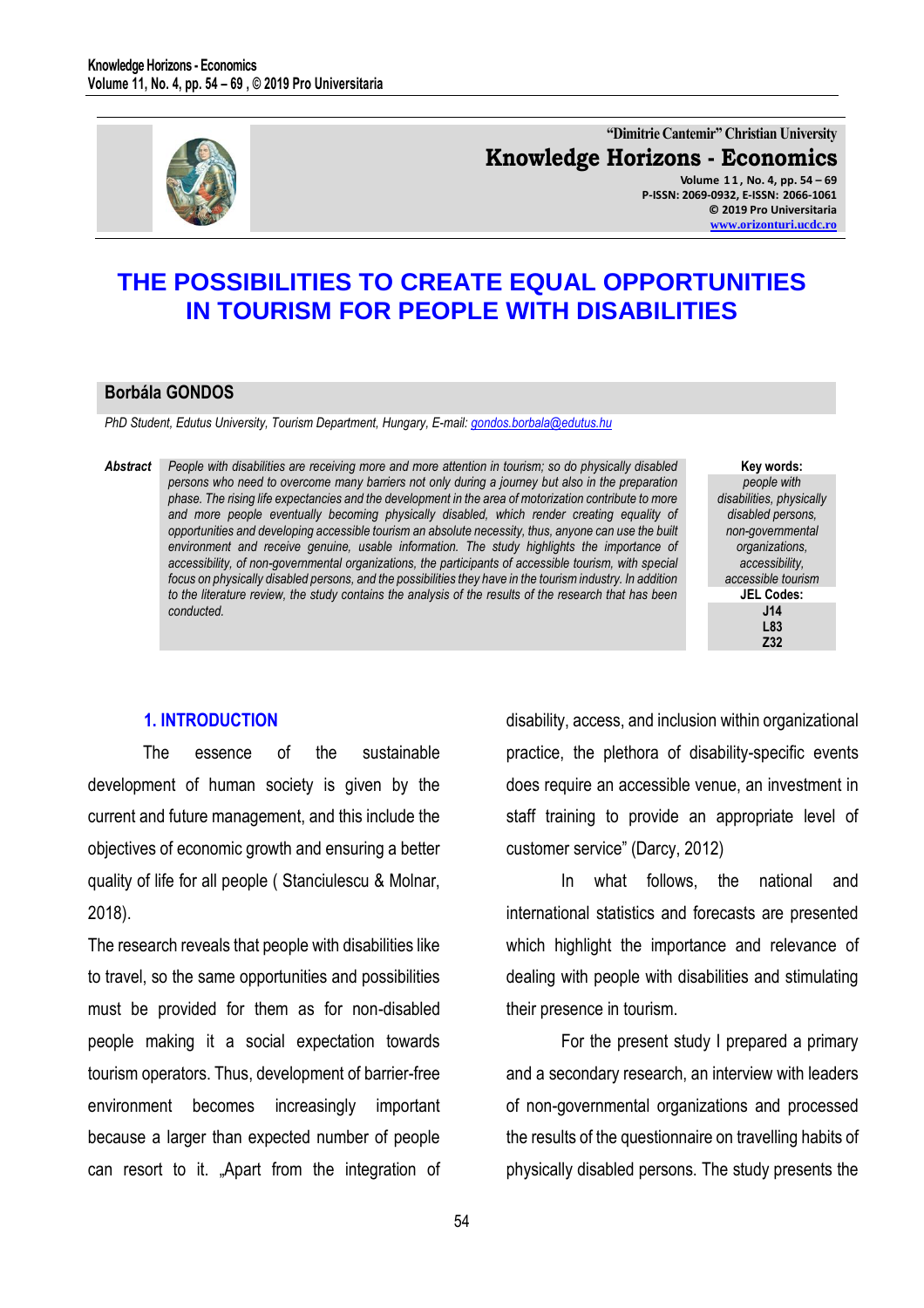research results which support the idea that it is worthwhile focusing on the segment of people with disabilities because they like to travel, they do not do that alone, and if they like a certain place, they would return to it. These researches may provide information to the tourism operators as well as reference points as to the necessary changes.

## **2. PEOPLE WITH DISABILITIES - INTERNATIONAL OVERVIEW**

Before dealing with accessible tourism and its importance, we need to ascertain why it is worthwhile to invest in accessible tourism. The following numbers support the statement beecausethe numbers of both the elderly and that of disabled people is increasing worldwide and in Hungary as well.

At this time there 962 million people who are over the age of 60, which is 13% of the global population and this number will continue to grow in the forthcoming years (McCarthy, 2017) .There are 1 billion people who live with disability worldwide, which is 15% of the world population. (World Tourism Organization, 2016).The UN's Convention on the Rights of People with Disabilities which took effect on 2 May 2008 contains the following definition of people with disabilities: "Persons with disabilities include those who have long-term physical, mental, intellectual or sensory impairments which in interaction with various barriers may hinder their full and effective participation in society on an equal basis with others" (Convention on the Rights of Persons with Disabilities, Article 1). According to forecasts, in 2030 there will be 1.4 billion people over 60 years old, and by 2050 the number will increase to 2 billion , 20% of the population.(World Tourism Organization, 2016).By 2100 the number of people over 60 may grow to 3.1 billion. These numbers are important because it is this generation that is mostly affected by physical disability due to musculoskeletal diseases (McCarthy, 2017).

According to UN forecasts by 2025, 14% of the Asian-ocean region population will be over 60, while half of the West-Australian population over 60, and 46% of Canadians over 65 will be affected by some sort of disability [Asia - Pacific Economic Cooperation, Best practices in tourism accessibility for travellers with restricted physical ability, Final report APEC tourism working group, online, (2003)]. The average age of the European population will rise from 39 to 46 years in the forthcoming 40 years; the rate of the population over 60 will grow from 21% to 33% while that of the population below 15 will decrease from 23% to 19%; by 2020 the population of over 80 will grow by 300% compared to 1960 in the European Union (Iván, 2000). In the European Union almost 80 million people live some kind of disabilities, i.e. every sixth person (COM(2010) 636 final). With the ageing of the population this number will increase, and so will the rate of persons of over 75 with disabilities, which at present is only a third of the population, of which disability severely restricts the everyday life of 20% (COM(2010) 636 final). In the next decades the number of those concerned will increase significantly, which necessitates proper accessibility in all areas (e.g. transport, information, built attraction, accommodations, restaurants, etc.)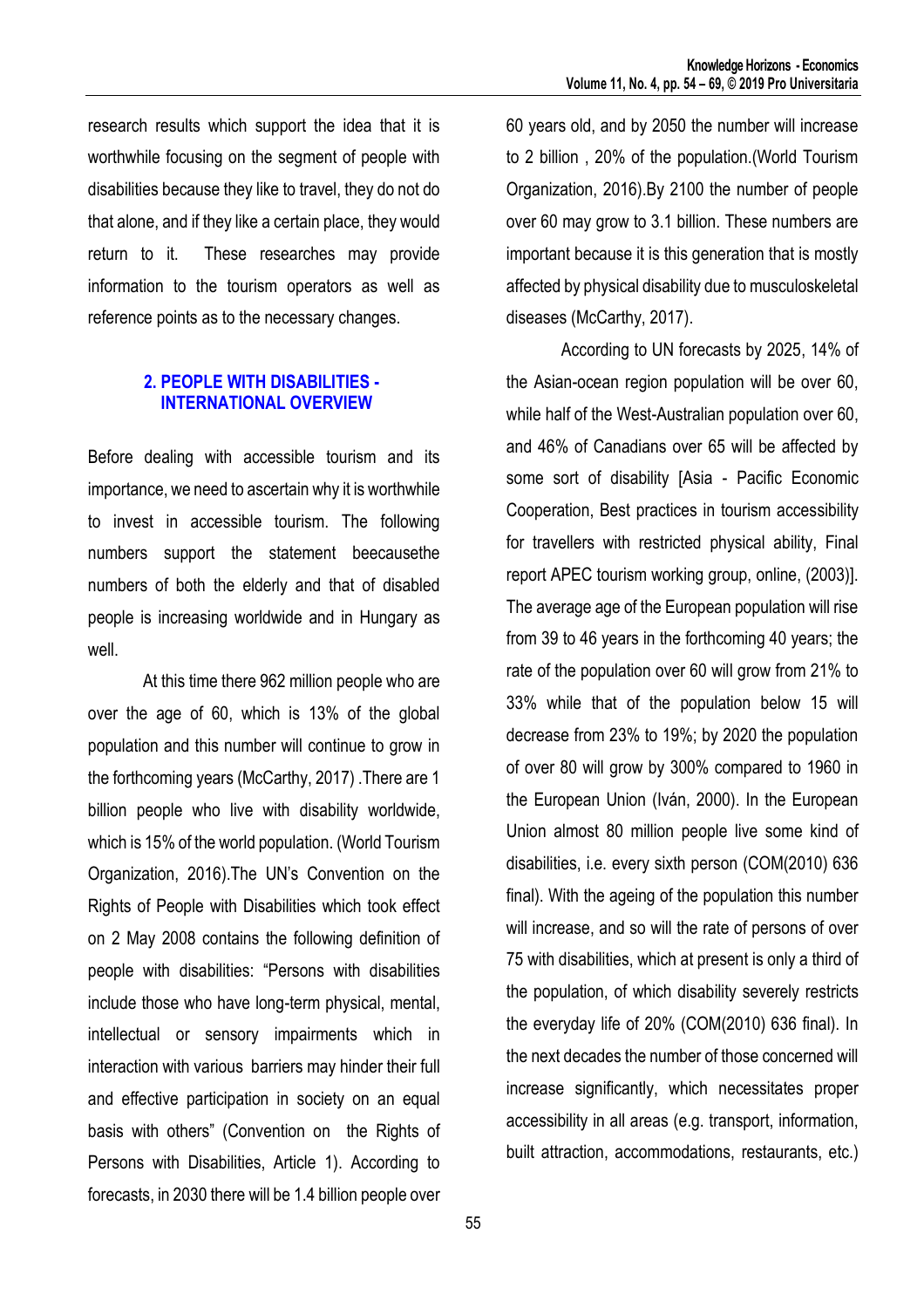to the disabled, or person with weakened abilities as well.

An important aim of the European Disability Strategy is that people with disability participate fully in society and economy; furthermore it concentrates on abolishing barriers in the following areas: accessibility, participation, equality, employment, education and training, social protection, health, and external action (COM(2010) 636 final).

Due to special transport and accessibility conditions, tourism industry too faces a challenge, and must bring to the fore accessibility for special needs target groups, for example ensuring barrierfree access.

## **3. PEOPLE WITH DISABILITIES IN HUNGARY**

According to data from the latest Mikrocenzus survey conducted in Hungary in 2016, 408.000 individuals (4.3%) profess to be people with disability, which means that between 2011 and 2016 the number of people with disability decreased significantly (with 82.000). The reason for the decrease may be the reform of social security scheme, e.g. the invalidity pension is terminated, the conditions of eligibility criteria for healthcare systems and the development of medical procedures are changed. The numbers of partially sighted, hard of hearing, mentally feeble as well as those with serious internal-organ disability has also dropped by 13- 17%. At the same time, between 2011 and 2016 the number of mentally disabled and autistic people increased (by 11.000 people, i.e. 25%, and by 3800 people, 74% respectively) - which is a significant

increase. Between 2011 and 2016 the people with physical disabilities form the largest group, almost half, but the number dropped by 16% , over 30.000 people (Vukovich, ed., 2018). The present research focuses on the group of physically disabled persons, - the definition of physical disability is the following: *a mozgás az aktív (izom és idegrendszer) és passzív (ízület és csontrendszer) szervrendszereit érintő maradandó károsodások a hely- és helyváltoztatási, illetve a manipulációs készség korlátozottságához, mozgáskorlátozottság kialakulásához vezethetnek / the damages affecting the active (muscle and nervous system) and passive (joint and bonesystem) organ systems are irreversible and may lead to the restraint of skill of locomotion and manipulation as well as to physically disability (*Kemény 2009, 36*).*

According to the 2011 census 490.578 grown-ups have some form of disability, which is almost 5% of the Hungarian population (82.000 more individuals than in 2016). According to forecasts based on international surveys, their number will exceed even 1 million because the number of people with permanent conditions is great (1.6 million). Almost half of the people with disabilities are physically disabled persons (Vukovich, ed., 2018).

## **4. THE ROLE, IMPORTANCE AND INVOLVEMENT OF NON-GOVERNMENTAL ORGANIZATIONS IN TOURISM**

Non-governmental organizations, voluntary organizations of citizens, are important building blocks of social and cultural life because through their activities and engagement they contribute to a great extent to the management of social issues.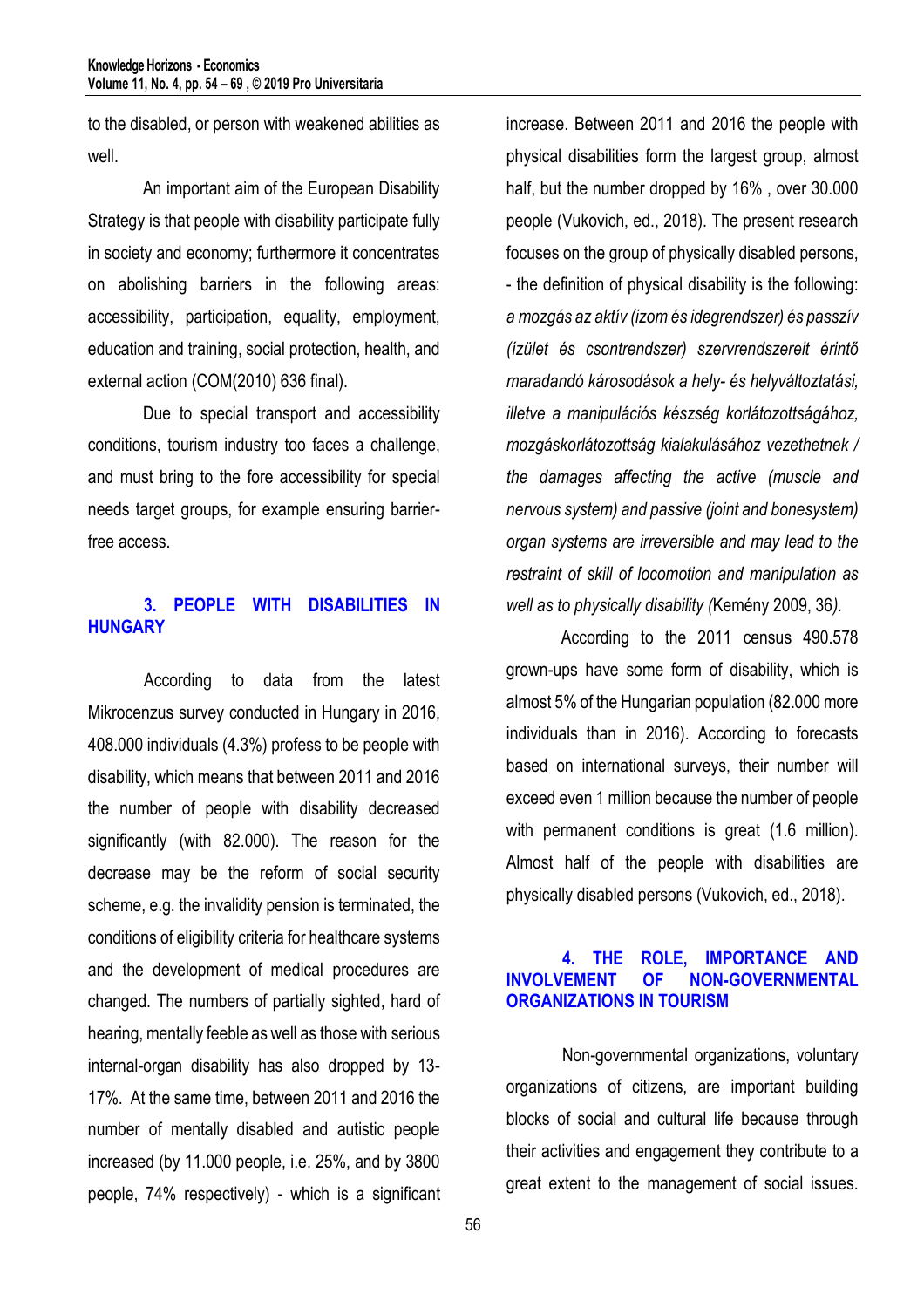Thus, these organizations are virtually present in all areas of life and assert the interests of a given group. Greater attention to the civil society triggers the increase of the number of NGOs, also that of their role (they have economic response to current and future issues) and their importance. "Civil initiative represent institutional links between members and the political structure" (Nárai, 2004). They are a kind of a missing link which is an intermediary between state, market, and individuals, households; furthermore, they alter the balance of power between state and society to the benefit of the latter. These organizations wield civil control to a certain extent on the state (Nárai, 2004).

Among the functions of Civil Society Organizations and Non-governmental ones are ensuring the possibility of social integration, social participation, self-organization, innovation, influence decision-making, stand as employers. All these are relevant from the point of view of the topic of the present research. Creating CSOs/NGOs is crucial most importantly in order to ensure the necessary framework and make self-organization possible, so they can also exercise their rights. These organizations influence and form opinion, value systems and attitudes, furthermore, they have an active policy-making role because they have mediate and communicate between state and citizens as far as exchange of information and opinion (expertise, standpoint) is concerned. In issues regarding labour market not only are they employers, but also by offering various labour-market services (counseling, training, professional training, mentoring activities) (Nárai &Reisinger, 2016). Being innovatory means

on the one hand, that the organizations themselves introduce new services; on the other hand, it means that by introducing a new topic they contribute to the development of society. The engagement of CSOs in offering public services may serve as an expansion of resources as well because in addition to the public funds and budget allocations they can also use other resources, such as donations (Nárai, 2004).

From the point of view of the research, we need to mention the National Federation of (Physically) Disabled Persons' Associations (MEOSZ) and the Camelot Association of Young People with Impaired Mobility as representatives of the demand-side participants in tourism (potential visitors). MEOSZ was founded in 1981; its members are the local associations of physically disable persons, counting over 200.000 people altogether (211.091, according to data from 2015). The aim of the federation is to protect the interests of physically disabled persons and their families, thus they contributed to the law regarding the rights and equal opportunities of disabled persons (Hungarian legislation Act XXVI of 1998 on the Rights and Equal Opportunities of Persons with Disabilities) be passed in 1998, which stands as a milestone in Hungary as far as the issue of disabled persons in concerned. Besides lobbying, the aim of the federation is to maintain and operate institutions, deal with employment and offer services that meet the needs and requirements of physically disabled persons, such as support service, accessibility, sensitization, organizing community programmes, maintaining resorts (http://www.meosz.hu/).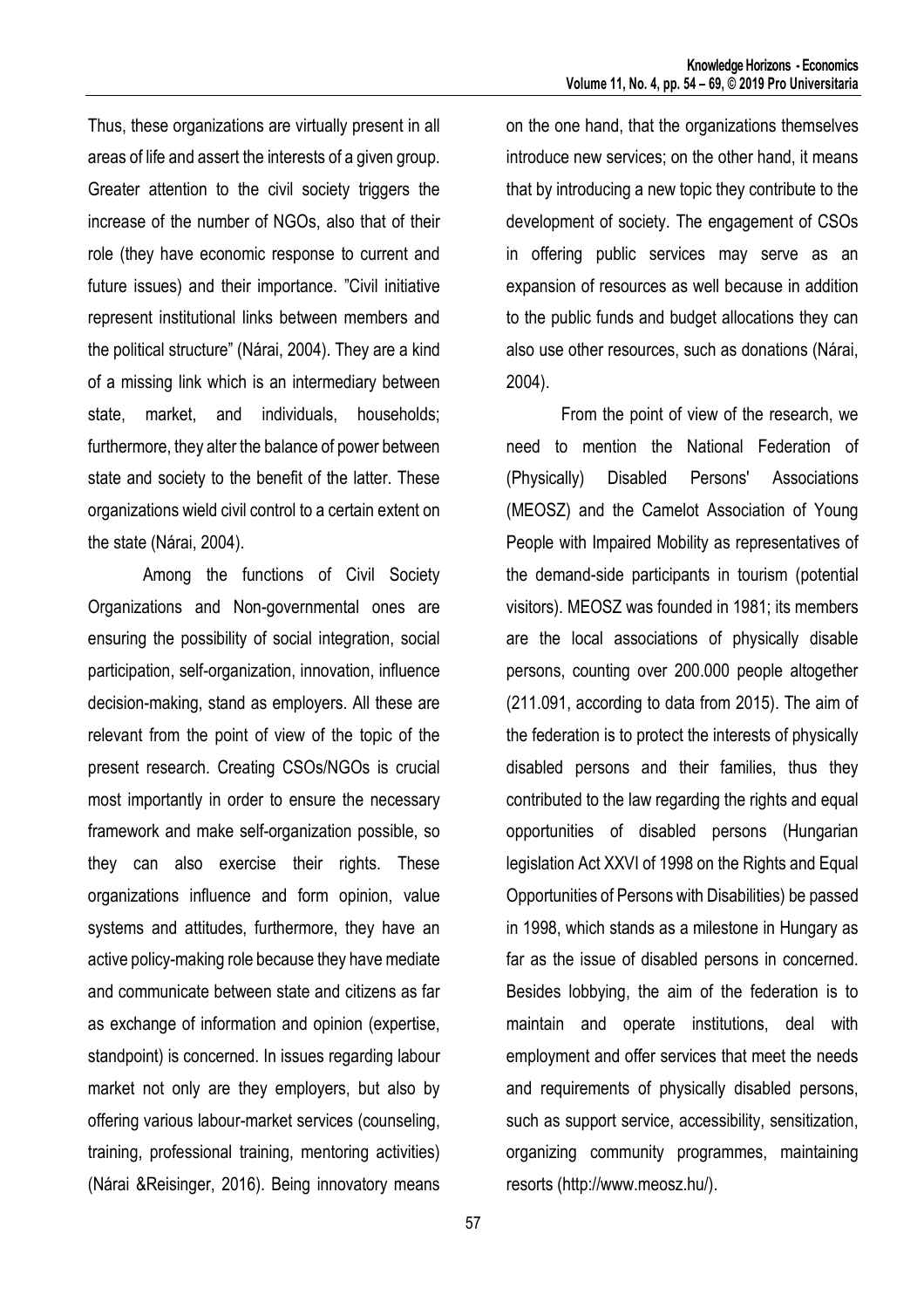Camelot Association of Young People with Impaired Mobility was founded in 2002 with the aim to help those who become physically disabled cope with the changes in their lives more easily, facilitate their social integration, organize outdoor and sport activities, help them with their efforts to study and be employed (http://www.camelotgyor.hu). Representatives of Camelot Association provide their opinion on draft bills and join major actions such as creating employment possibilities. Camelot Association of Young People with Impaired Mobility is member of MEOSZ.

CSOs, irrespective of representing people with disabilities or tourism operators, can have a role in turning tourist services accessible. The former ones may provide tourism operators with information on the services they should provide and the design of the place so that people with disabilities can also use it.

Nowadays the presence of persons with disabilities in tourism is not a rarity anymore because service providers also recognize the possibilities lying in the new segment. They do not travel alone, but at least with one attendant, thus it is favourable from the point of view income as well. By now there are developments in our country as well, an increasing number of hotels have accessible rooms, more and more sites/attractions are adjusted so that tourists with special needs can also visit them, and thus they also participate in the journey (Gondos &Nárai, 2019).

#### **5. ACCESSIBLE TOURISM**

The target group of accessible tourism is not only that of people with disabilities but anyone who is temporarily or constantly incapacitated. It may be due to age-related difficulty, old-age mobility impairment, or wearing glasses with high dioptric power due to poor eyesight or even travelling with a stroller (Gondos-Nárai, 2019); therefore, equal opportunities need to be created for everyone by devising barrier-free environment and services.

The requirements of accessible tourism are four pivotal elements: information, service, mobility and experience. Information is necessary so that the journey/the holidays can be planned and realized. In the case of service, people with disabilities must be considered a tourist target group with equal rights; however, depending on the degree of their disability they might need individual help. Mobility refers to accessible public spaces, infrastructure and public transport, as well as the accessibility of tourist attractions. Experience means the tourist services that one can benefit from, which includes accessible hotel and gastronomy experiences, access to tourist and leisure facilities. In order to have accessible holiday, openness and the knowledge of visitors' possible problems, granting access to basic information as well as access to the entire tourist service on behalf of the staff is mandatory.

Regarding the research conducted by Mirosław Furmanek "A tendency in the trips of the disabled is the high number in the months immediately preceding the summer holiday months, and in those following. In those months, attractive tourism destinations are not yet crowded providing

58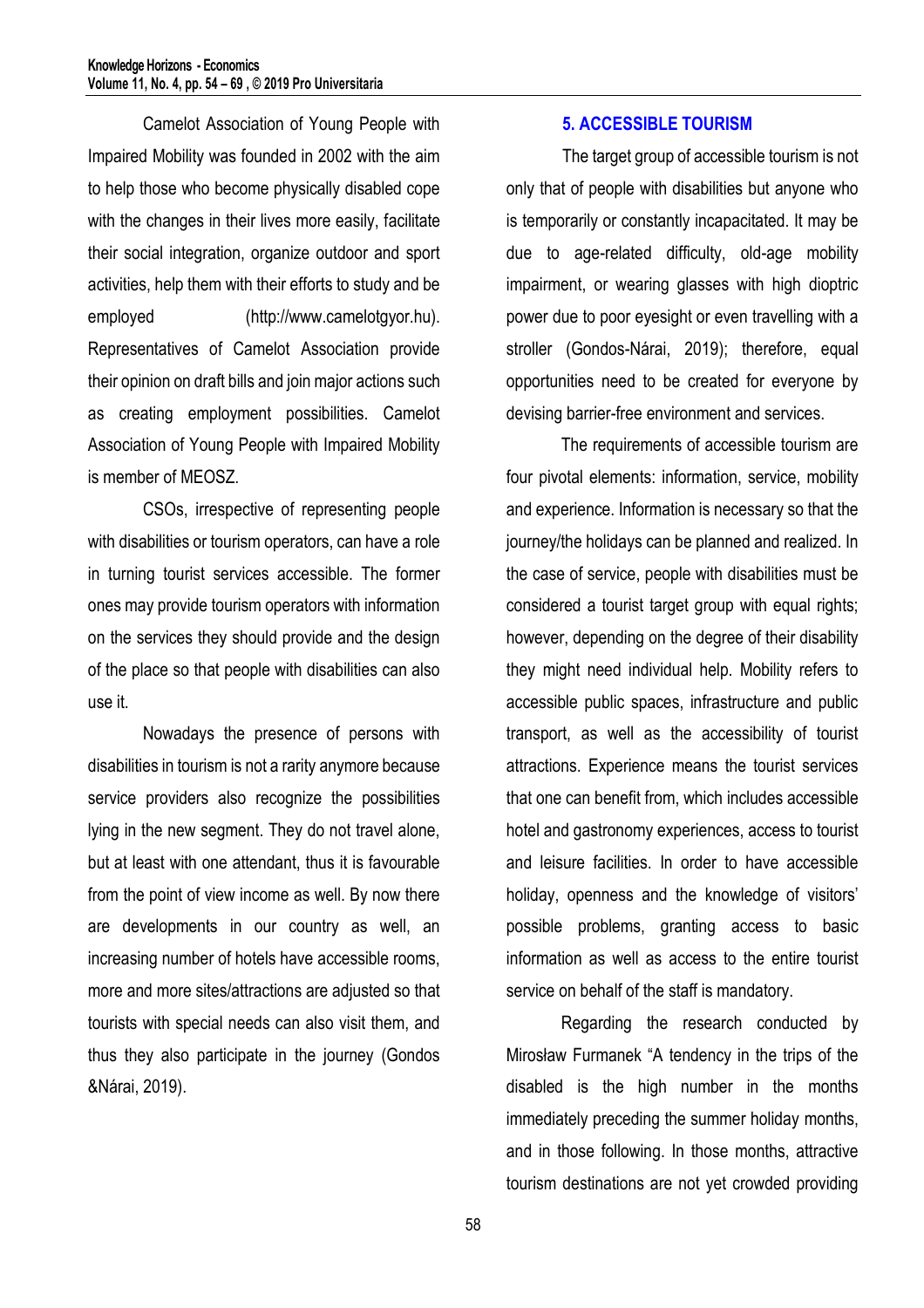convenience and sightseeing. The lower cost of trips during this period is also important." (Furamek, 2014)

Prior to travelling, preparing for the journey and possession of appropriate information by people with disabilities is far more important than in the case of any able-bodied person - because should one piece of information be misleading such as the width of the door, they cannot enter the hotel room. On the website of the given tourist operator, accessible, genuine information must be displayed, regarding accessibility, opening hours, and information regarding accessibility should be displayed on a separate menu entry. To arrive at destination and during the time spend there, accessible transport and the infrastructure related to that, as well as reliable information sources are absolutely mandatory. For those who travel by car or by bus creating accessible parking lots is necessary. As far as accommodation and restaurants are concerned, it is important that they be accessible, devoid of any barrier inside and the staff should have a positive attitude and be competent. In order to spend quality time on holiday, it is of paramount importance that tourist attractions and various programmes be accessible and enjoyable by all, especially by people with disabilities. It is important to have accessible infrastructure, transport, attractions, services and amusement facilities, personalized services, such as special guided tour (BMWA Dokumentation , 2003)

When planning built environments it is worth having in mind to create them accessible and usable for everyone. In connection with this, in Hungary, the term "complex accessibility" has spread which means rendering buildings and products accessible from several points of view, while in international literature the term "equal access" is used. For this reason a new approach in universal design has also been adopted, a concept introduced by the UN Convention: *"Universal design" means the design of products, environments, programmes and services to be usable by all people, to the greatest extent possible, without the need for adaptation or*  specialized design. "Universal design" shall not exclude assistive devices for particular groups of persons with disabilities where this is needed (Hungarian legislation Act XXVI of 1998 on the Rights and Equal Opportunities of Persons with Disabilities) The greatest innovation of the document is a shift of focus from having accessibility in mind during the planning process to *a priori* design facilities accessible to and usable by everyone thus creating equal opportunities for persons with disabilities as well.

## **6. BENEFICIARIES OF ACCESSIBLE TOURISM**

A 2016 study by UNWTO (World Tourism Organization,2016) also deals with beneficiaries of the advantages of accessible tourism, among which people with disabilities is a dominating but not exclusive group. Figure 1. names many other groups as well, besides the seemingly evident groups of elderly individuals, people with strollers, or persons with temporary injuries, there are the obese, small or tall people, those carrying big objects or the increasing number of people sensitive to various items.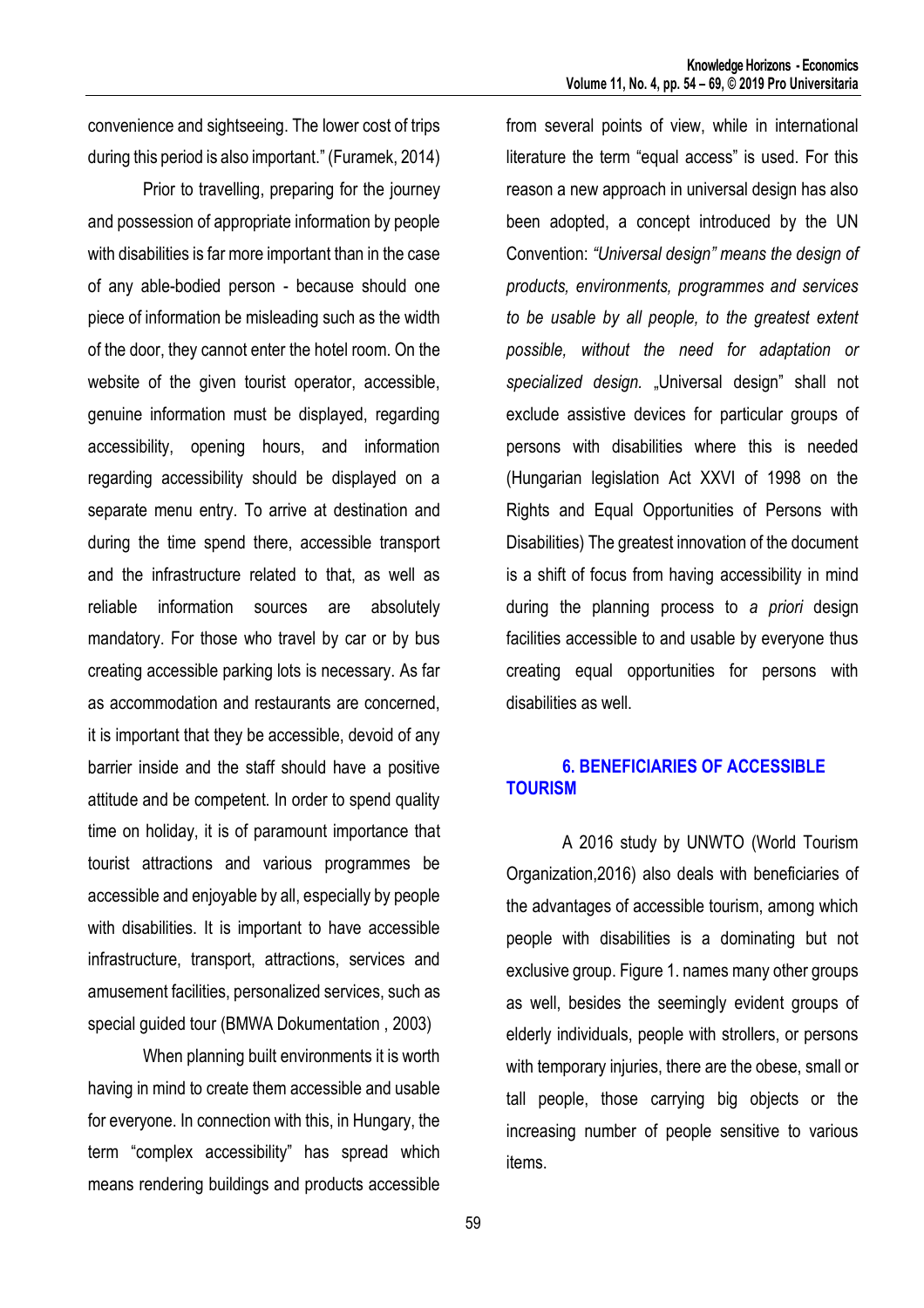

Figure 1. **Beneficiaries of Accessible Tourism**

Source: UNWTO (2016): Manual on Accessible Tourism for All, pp. 36.

Figure 1. summarizes why it is important to plan accessible locations, whom it concerns, who benefit from that. It shows that virtually anyone may be considered potential target market, thus the income of the countries may also increase through this segment. At the same time, it also shows that both non-disabled people and the ones with disabilities are equally affected from the point of view creating, developing and participating in accessible tourism, thus creating equal opportunities for everyone.

## **7. SURVEY REGARDING TRAVEL HABITS OF PEOPLE WITH DISABILITIES ABROAD AND IN HUNGARY**

At international level accessibility and travel habits of people with disabilities is an increasingly

frequent research area. In Hungary as well, nowadays the role, the possibilities and participation in tourism of people with disabilities is a topic that emerges more and more frequently.

Research conducted on the European and the American market shows that the segment of people with disabilities is a vast market, displaying ability to pay, willingness to travel, therefore it is worthwhile focusing on it not only at the present but in the future as well. Besides the financial factors, positive attitude and hospitability are also important points of view in the case of services offered to physically disabled persons, something which representatives of tourism industry should also recognize and consider.

In the United States of America several researches have been conducted in the past two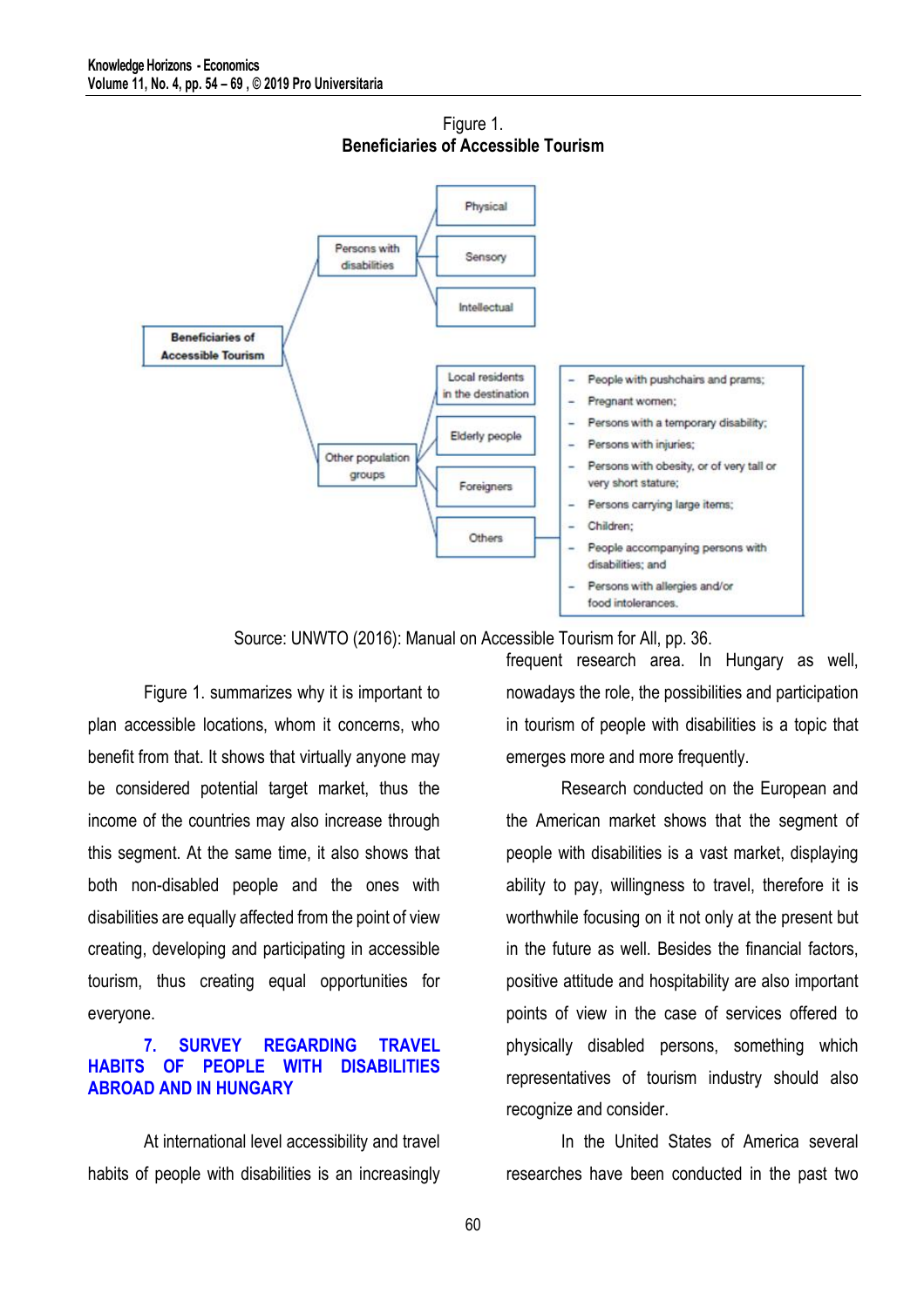decades regarding the travel habits of people with disabilities, the size of the segment, and the economic effects it yields. The results of the research in general indicate that more than 26 million people with disability travelled and spent 17.3 billion dollars a year (13.6 billion dollars in 2002), they travelled accompanied by one or more adults, which resulted in 34.6 billion dollars income (Open Doors Organization, 2015 )

As far as gathering information is concerned the internet emerges as a major source of information (58%), almost half of the respondents drew upon their previous experience, 38% on the opinion of friends and family (brand loyalty and information passed down by word of mouth is very important to them). They travelled first of all by personal vehicle (79%), then airplane, 26% hire a vehicle, 12% travel by bus or train, 10%-10% go on organized trips or on voyages. Almost half of the respondents (46%) encounter obstacles upon checking in their accommodation (e.g. inadequate location of rooms within the hotel, doors difficult to open, inconvenient shower facilities) - in 2005 the rate was 60%. Almost one third of these travelled outside the USA, most popular places being the Caribbean, Europe (Germany, England, France), Central America or South America, Canada (Lipp & Van Horn, 2015).

According to other research, they are willing to spend more on a hotel room (they are not price sensitive) if that ensures accessible rooms at their disposal. Hotels have rooms for the disabled person, information is available when they check in and they are informed about accessibility as well (e.g. furnishing). They favour rooms with access to the internet, which they are willing to pay for, even if it is free in public spaces; they use the services offered by accommodations, such as restaurants, spa, shops. They are faithful customers because if they had a good time at a given place and received the services they expected, they would return to that accommodation - they do not experiment with other places even if other facilities are cheaper and have the same conditions. Researches also reveal that although they very often experience harm of some kind during their journey, they are less likely to complain than non-disabled tourists (Brettapproved, 2015).

Research conducted in Europe reveals that visitors from developed countries like travelling more in the European Union than those who come from the BRICS countries. In 2012 those who have some sort of allowance made 17.6 million journeys in the UE altogether, of these 7.2 million journeys are associated with people with disabilities while 10.4 million with the senior age group. USA, Switzerland, Russia are the most important source countries. According to the forecast in the research, there will be 862 million journeys within the UE by 2020, while the source market will generate 21 million journeys (EU Service Contract SI2.ACPROCE052481700, 2014)

Research also reveals that prior to their journeys little information is available for people with disabilities who wish to travel, which could represent the greatest hindrance for those with disabilities who wish to travel. Furthermore, flying with low-cost airlines may pose problems (check-in, narrow space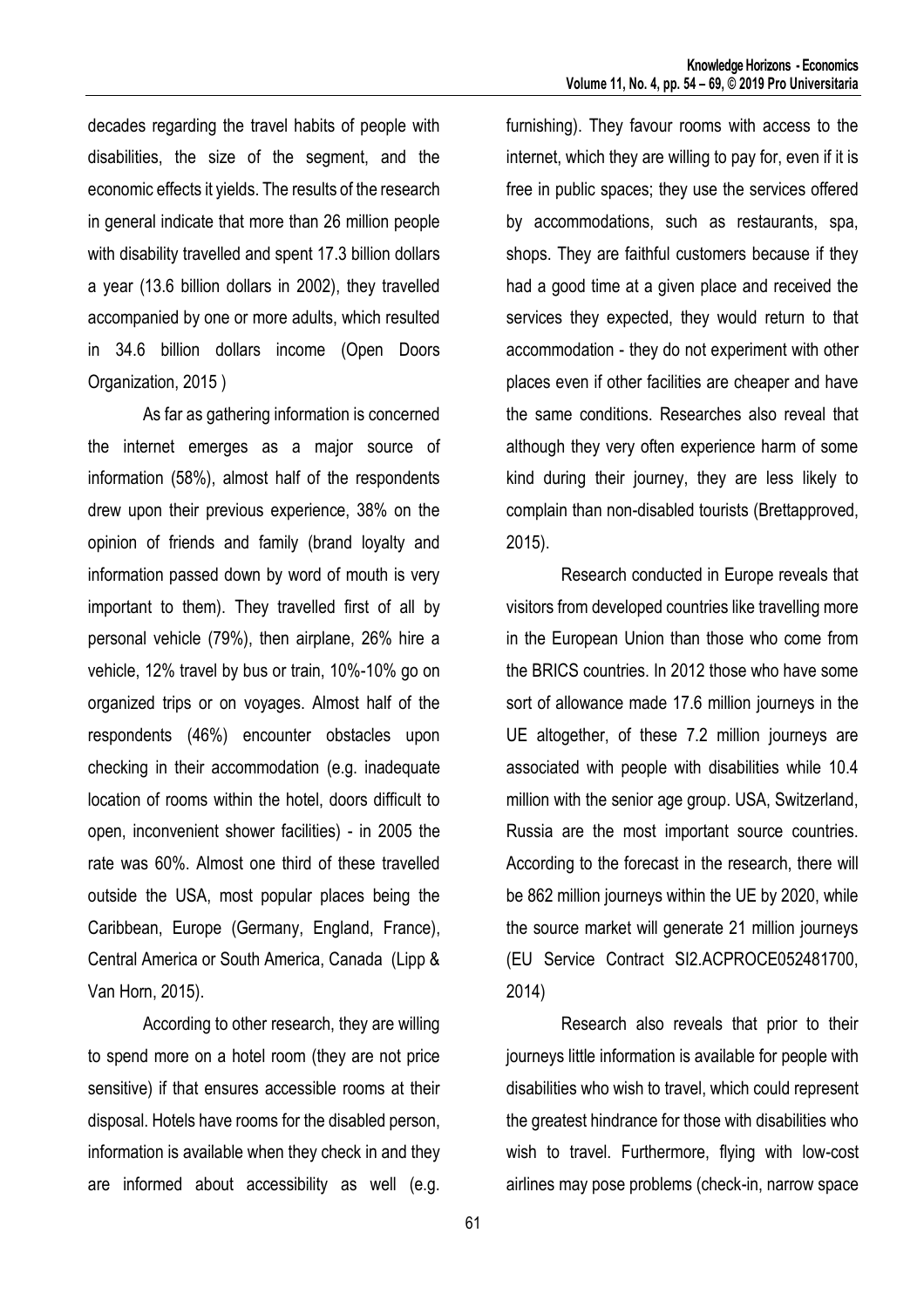between seats). People with disabilities and senior citizens spent on average 80 Euros a day in Europe, if they had a longer holiday, they spent 700 Euros in their home countries whereas in other UE countries the sum was 1100. This segment contributed to the economy of the UE with 352 billion euros in the 2012- 2013 period. Having in mind the direct and indirect effects, this means 786 billion euros for the UE economy. (EU Service Contract SI2.ACPROCE052481700, 2014)

#### **8. HUNGARY**

In Hungary the Ministry of Social Affairs and Employment had a research conducted which revealed that the possibilities, habits and needs/demands of people with disabilities are different from those of non-disabled individuals. Until the research in 2009 there was no data available to support the statement. Almost half of the disabled persons had travelled abroad, mostly to Europe and had been predominantly on one-day trips. More respondents, three quarters, had travelled domestically, half of them more than once, mostly on one-day trips. Most of them were interested in Balaton, but there is no definite answer as to which region excels in accommodating them. Besides their disability, visiting their relatives and friends and their financial situation are factors influencing their choices of tourist programmes. Irrespective of travelling abroad or domestically, waterside holidays are the decisive motivation, and in addition to that, in the case of domestic travel, visiting relatives and friends, and city breaks abroad respectively. They always spare time for city breaks, passive recreation, going on trips (visiting natural and cultural values).

They travel mostly with their friends and acquaintances and they would like to do that in the future as well. On domestic travels they stay at relatives, acquaintances first of all, as well as in hotels, rent apartments, while abroad they stay at hotels. The most important vehicle to travel is their personal car, as well as public transport in the country, while abroad it is the personal car and charter bus. As a source of information, relatives' and friends' opinion is decisive in domestic travels, while abroad it is the internet and flyers in addition to the opinion of peers, organizations that matters.

They cannot participate in active recreation like going on the beach, on trips, sightseeing (activities they avoid due to disability, however, this contradicts statement above according to which they always spare time for city breaks). When choosing accommodation, the most important factor is the degree of the respondent's disability. On domestic trips problems with the accommodation were likely to appear as far as accessibility is concerned (the same is the situation with means of transport). Accessibility implies ramps, handrails, barriers, shower seats, walking sticks as well as electric wheelchairs, accessible taps, and support service. Two thirds of the respondents were planning going on a trip the following year first of all on domestic travels ideally for 5-10 days, but the most common plans were the one-day trips (Revita Alapítvány – Motiváció Alapítvány, 2009).

In 2018 the Hungarian Tourism Agency also conducted a survey on the habits of people with disabilities, but the results have not been published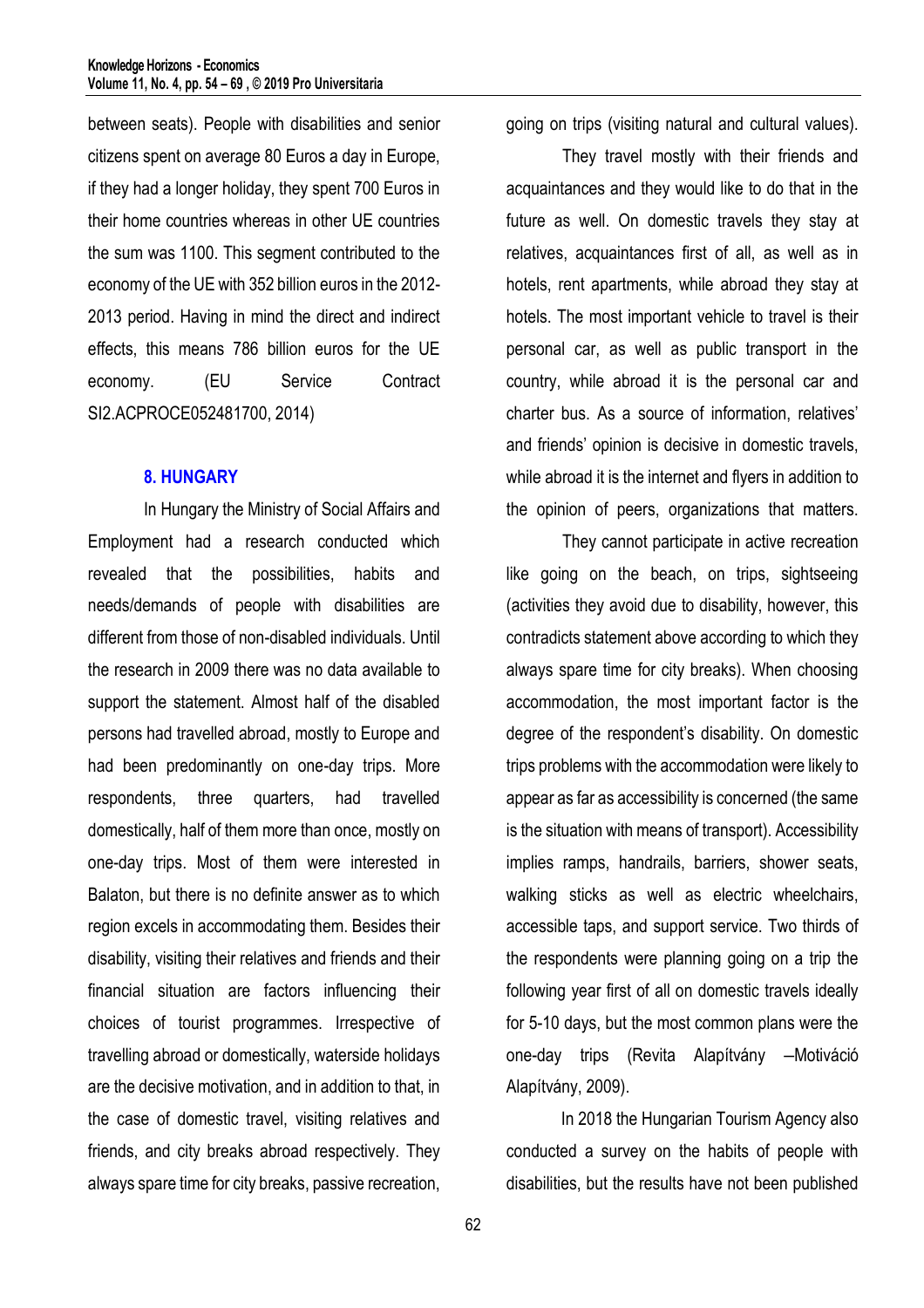yet. In the Tourism Academy Road show they had been planning to do they would present the results, conclusions and in addition to that, specialists would talk about their experiences on 19 different locations.

## **9. TRAVEL HABITS OF PHYSICALLY DISABLED PERSONS - RESEARCH RESULTS**

Within the research conducted supply side, the respondents were the hotels and restaurants members of Hungarian Hotel and Restaurant Association (MSZÉSZ) (57 answers were sent in), while in the case of the demand-side members of the National Federation of (Physically) Disabled Persons' Associations (MEOSZ) (138 answer sheets). Due to the small number of answer sheets, the research does not offer reliable information, but it is instructive and it is a stopgap given that it is an area researched to a lesser degree in our country. Besides the research that contained questionnaires and interviews, I have also travelled with people who use wheelchair for three days and participated in a trip around Kaposvár, in the region that was designated number one place in terms of accessibility in 2013.

The research methods above focused on the preparedness and attitudes of tourism operators, the travel habits of physically disabled persons as well as on the opinion of federations, organizations related to the topic.

## **10. RESEARCH RESULTS**

One of my hypotheses was that the reason why tourist services are challenging items for physically disabled persons is that basically service providers are not prepared yet. In the opinion of the respondents, there are only few service providers and attractions which can entirely cater for the needs of physically disabled persons. Accessibility and the assessment of preparedness, the attitude and the degree of attendance were reflected upon. Furthermore, the majority of physically disabled persons do not travel because not many providers can cater for their special needs. In case of statements, answers were assessed with the help of the four-point Likert scale. Most providers aim to comply with only the minimum requirements as far as accessibility is concerned - agreement in the case of this statement on behalf of providers is 3.14, while the mean value in the case of disabled persons is 3.18. Service providers rated their own accessibility 3.25 and their preparedness 3.09.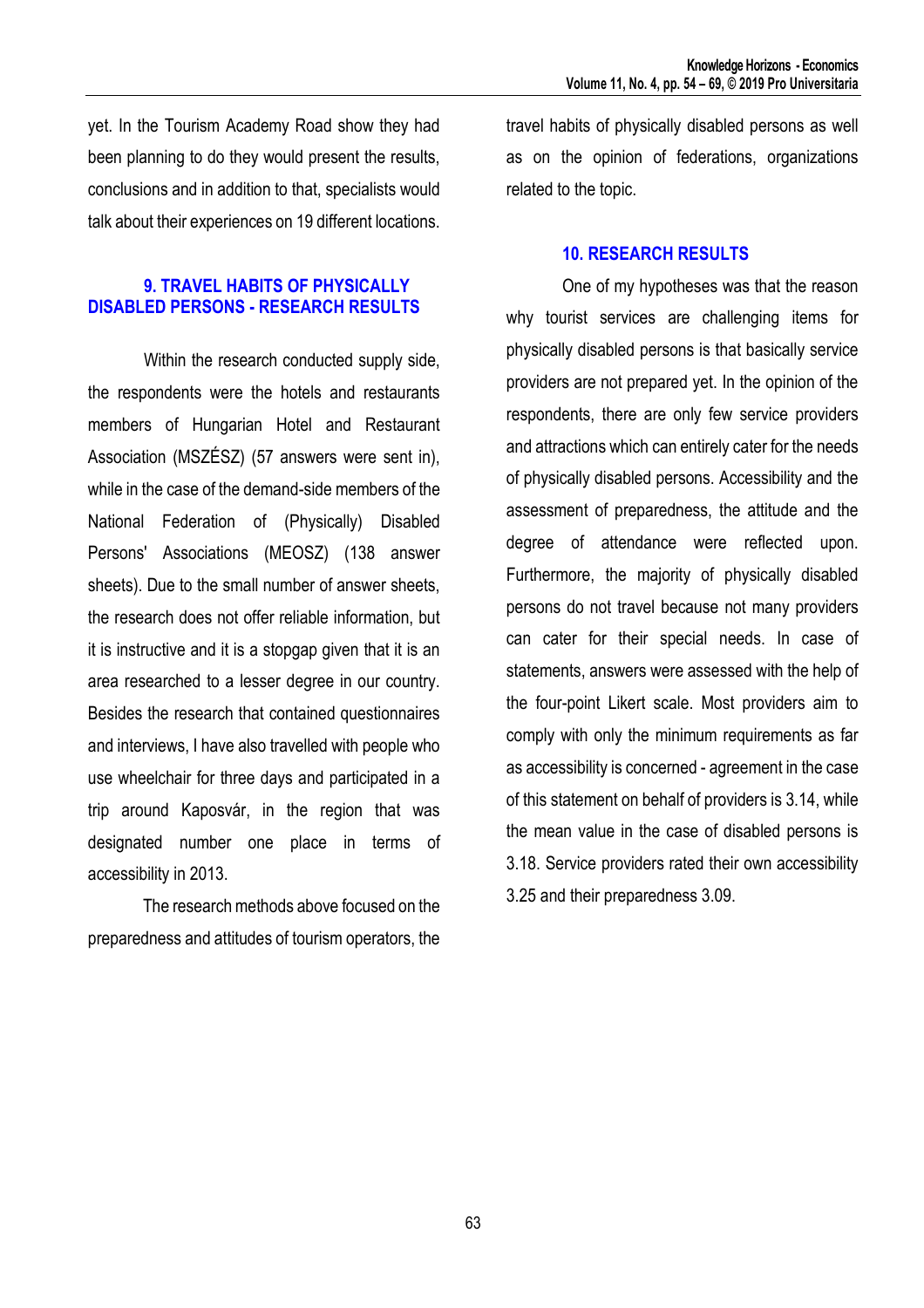

#### Figure 2. **Assessment of grade of accessibility and preparedness of given hotel - opinion of accommodation (piece)**

#### *Source: own editing*

Perhaps the supply side would not perceive these deficiencies as problems, as those concerned would; those, who - on a daily basis, - face the problem of not being able to enter restaurants, cafes, or go near an attraction, are more likely to experience frustration than the staff working there who do help as much as they can. The result unequivocally shows that there is a lot to be done in tourism industry so that these mean values would increase.

In the case of issues regarding physically disabled persons, providers of accommodation rated the degree of catering for the needs of physically disabled persons at 3.11, the degree of attitude to 3.67, while the physically disabled persons rated the level of their needs being catered for (mean value 2.59) and the attitude (mean value 2.85) much lower. Based on the two surveys (of the supply side and the demand one) we may conclude that providers rate both the accessibility of their facilities and their attitude higher that the physically disabled

persons. The interviews reveal that tourism industry in Hungary is not prepared to cater for physically disabled persons; it is a matter of years, even decades until it can catch up on Western and Northern European mindset and standards because there the "design for all" approach prevails, which means that they design facilities so that these are accessible and usable by anybody, they do not think in terms of segments.

As far as accessibility is concerned, physically disabled guests are important to hotels, but almost half of the respondents would not like to make changes due to the character of the building, in addition to the small number of disabled guests; they would rather not invest in alterations because that might not return on the investment. However, these are necessary so that physically disabled persons can also benefit from their services. The demand-side (people wit disabilities) shares the belief that providers consider physically disabled guests important. In their opinion, the reason why it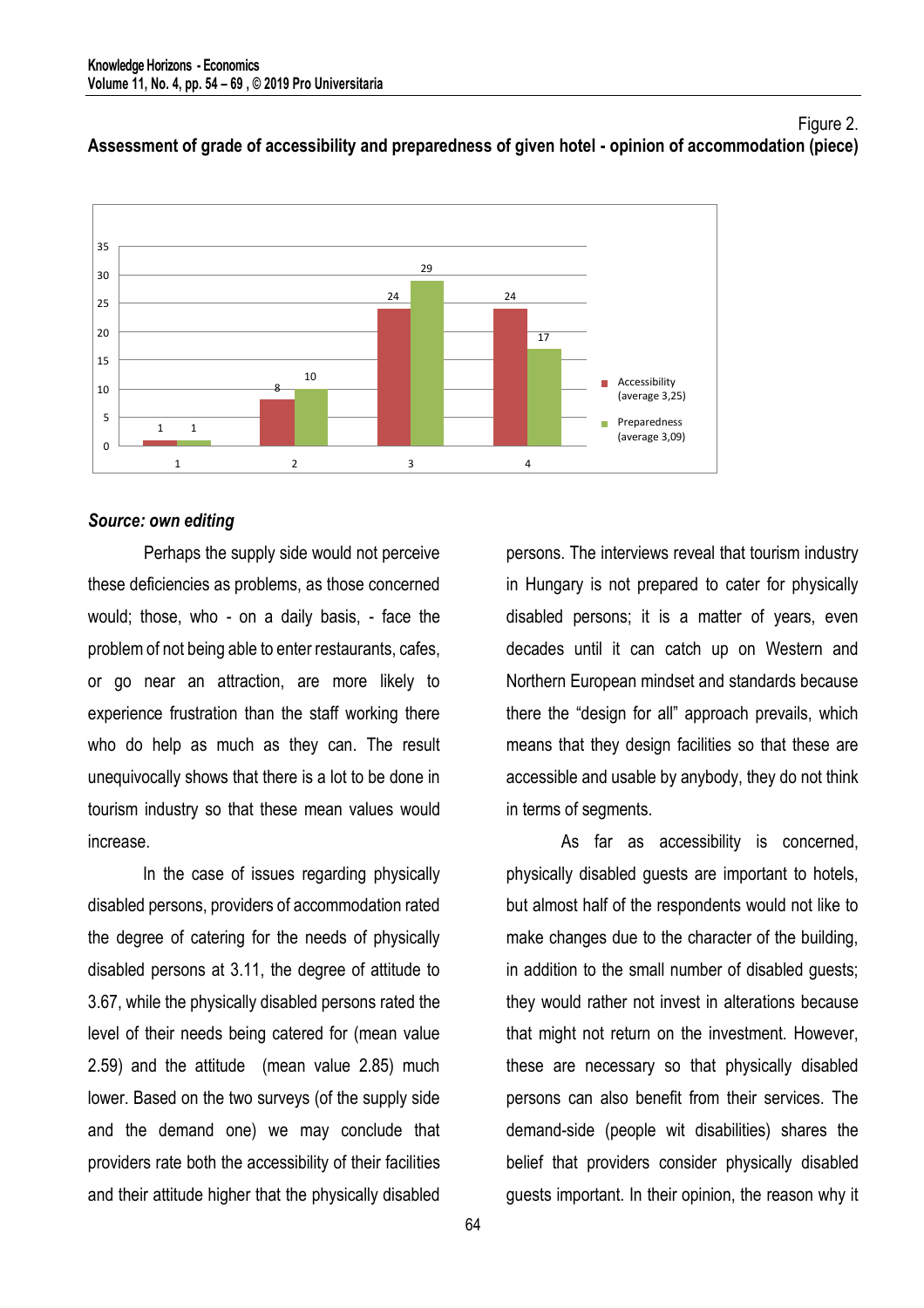may seem that providers do not deem accessibility important might be that few disabled people travel, the investment would be too much money, therefore, providers prefer not to spend money on that. The results show that the two groups (supply and demand sides) see accessibility and its importance differently and it might indicate that in the future tourism operators from Hungary will be unlikely to invest in accessibility. In case of the statement "the majority of physically disabled persons does not travel because only few providers can cater for the special needs properly," both providers and physically disabled persons mostly agree, reflected in the close mean values (2.81; 2.93).

Both groups answered the question what measures need to be taken to make accessibility possible roughly the same way; in their view what is needed is: money, shift in mindset, tendering opportunities (e.g. support of tourism enterprises that are open in this regard), regulations, rules, training, competent planning and execution of accessibility works, communication with those concerned. Providers also mentioned will, social attitude and participation, development of infrastructure (e.g. easy access to sidewalks, public institutions, shops, recreational opportunities). Disabled persons mentioned checking regulations and sanctioning if the latter are not respected, sensitization, education, "accessibility" that start "in the mind." As we can see, both sides think the same way in the matter, and the physically disabled persons focus on the human aspect of accessibility as well, not only on the physical one.

The fact that regulations are not strongly observed is what both groups agree with to the same degree - in this regard the difference between the mean values of providers and the demand side is very little (providers: 3.14; physically disabled persons: 3.18).

The greatest difference to the benefit of providers is in assessing the necessity of preparedness for special needs; tourism operators believe that special measures are needed to receive disabled guests while the physically disabled persons do not consider this an important factor. According to physically disabled persons equality of opportunities is not prevalent in tourism industry.

Answers in both cases are very similar, which indicates that they travel first of all with family, and friends and/or acquaintances respectively (the accompanying person in the view of the prividers). The opinion of the association / organization / federation is also important besides travelling with peers.

Results regarding on the way they travel show the automobile on the first place, followed by bus with train on the third place. On average, they usually spend 1 to 3 nights in a place when travelling.

According to providers of accommodation, there is no difference between disabled visitors and non-disabled ones as far as expenditure are concerned, most responding tourism operators marked the 30-50 and 50-70 euros/ day category. The answers of physically disabled persons, however, indicate that they spend even less than that per day, they checked the 0-20 euros and the 20-30 euros box, respectively. The explanation behind the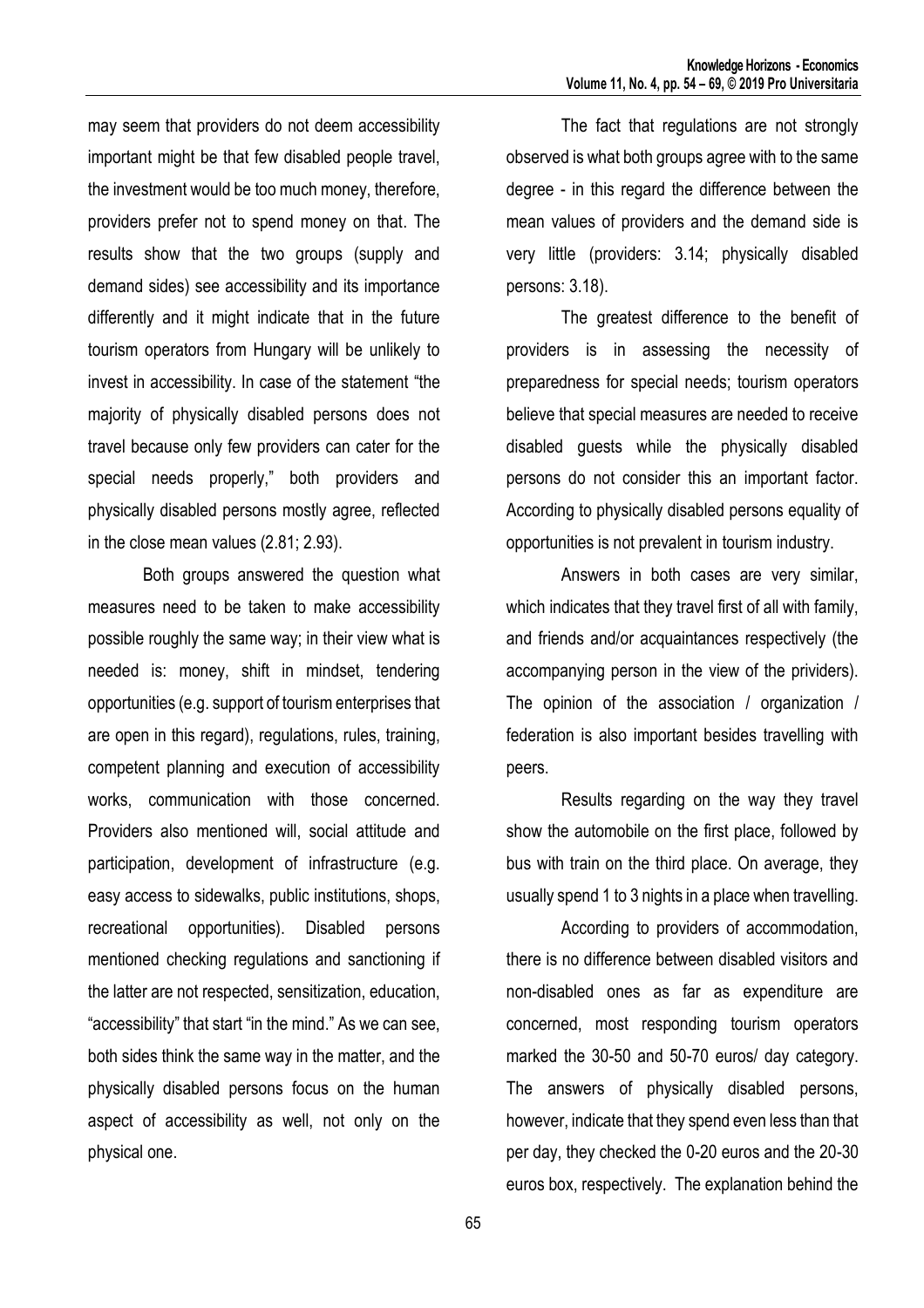small expenses could be that many of the physically disabled persons leave their hometown only for a few hours, they do not need accommodation; therefore, they do not appear in providers' clientele.

Around half of the accommodations have faithful disabled customers who like going back due to the attitude of the staff and the services that are provided. Most disabled persons could name a provider where they like to return, the reasons being firstly accessibility and location, followed by the attitude of the staff and services provided as well as the furnishing of the given place. The attitude of the staff is an important and decisive factor on both sides.

On the whole, the opinions of both the supply and the demand side are not entirely different because they agreed in some questions while in others to a lesser degree; nevertheless, there were similarities. Substantial difference between the answers is exactly in the matter of accessibility and preparedness, services provided to the physically disabled persons and the attitude towards them were relevant mainly when obstacles appeared while servicing them. These are the areas in which careful attention, proper attitude, developments and with appropriate financial resources of course, conditions can be improved.

## **11. CONCLUSIONS**

The study presented national and international statistical data and forecast regarding people with disabilities and physically disabled persons in particular, the role and importance of nongovernmental organizations as well as their

participation in tourism industry, the importance of accessible tourism and accessibility, as well as local and international researches. I have complemented this with personal research result analysis regarding accessibility focusing on the travel habits of the disabled.

It revealed that people with disabilities and physically disabled persons like travelling in case the infrastructure is appropriate or if the lack is compensated for by the willingness of the staff to help. From an economic point of view, it is not insignificant the fact that they travel accompanied by at least one person, therefore they could be willing to spend more during a trip, hence this is a solvent segment (even more so if we include senior citizens).

As a consequence, accessibility is of paramount importance, which may seem a special area of accessible tourism despite it being a natural requisite. Creating accessibility in transport or tourism is absolutely necessary for the participation of persons with disabilities, but as we have seen, this regards a larger spectrum as well and offers accessibility and convenience to the entire society. CSOs, irrespective of representing people with disabilities or tourism operators, can have a role in rendering tourist services accessible. The former ones, representatives of the demand-side, may provide the supply side, i.e., tourism operators with information on the services they should provide and the design of the place so that persons with disabilities can also use it. The latter are the representatives of the supply side, whose significant task is to be able to satisfy the needs of physically disabled persons by means of right mindset and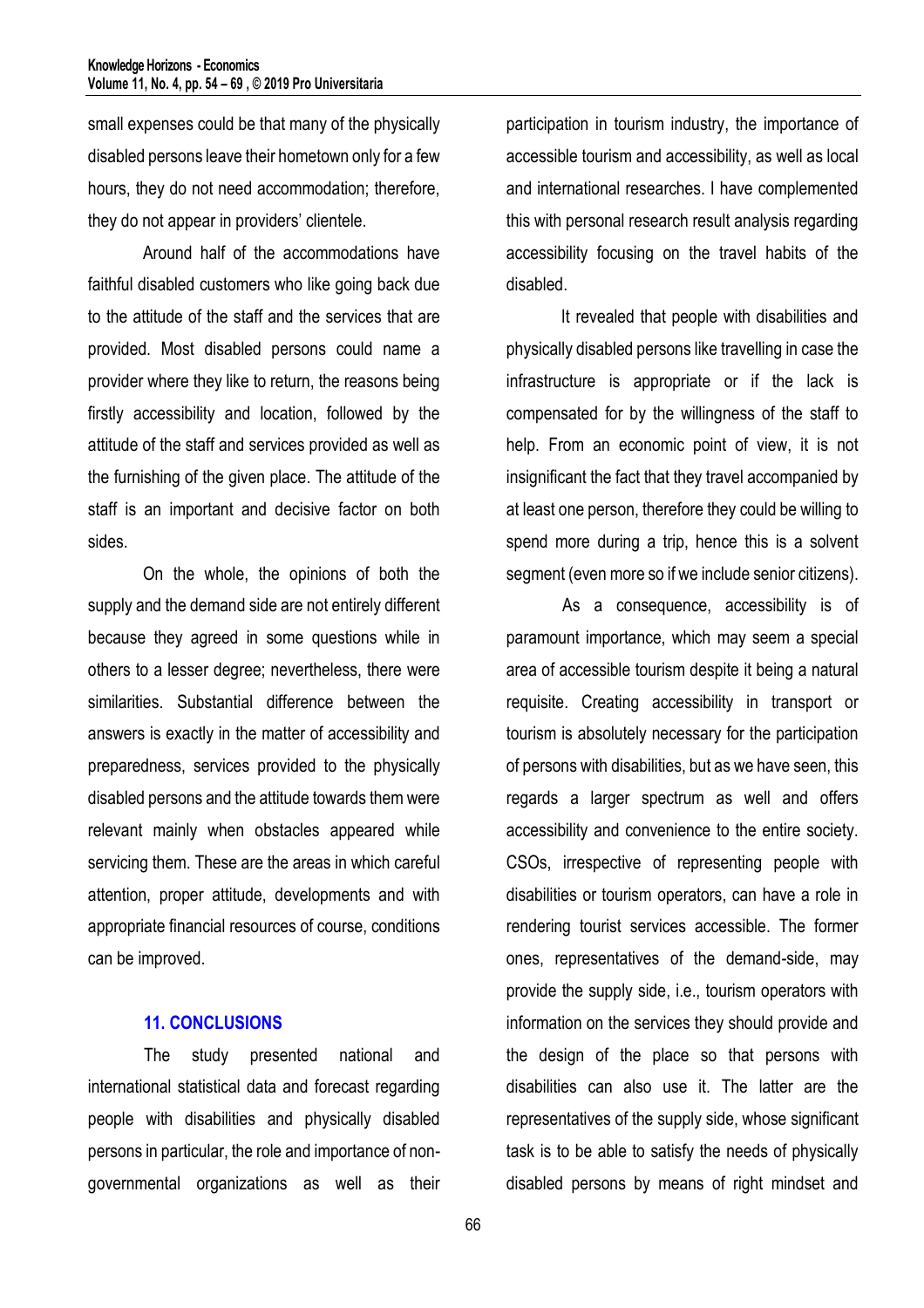attitude that enables them to function as providers who can cater for any special need.

Accessible tourism is important for everyone and it is in the interest of the tourism operators to win over a segment of the market that is much larger than it may seem at first sight. "If you are not inclusive of people with disability or those who are ageing, you not only lose their business but also the business of those who travel with them." (Darcy, 2012)

My study reveals that the demand-side deems accessibility and preparedness of tourism operators in Hungary to be worse than providers do, which means that tourism industry has a task to complete.

The idea of "accessibility starts in the mind" surfaced both in the surveys and the interviews is important from the point of view of attitude and mindset so that the services provided can cater for a wide range of customers which will be reflected in the financial are as well. In view of the forecasts, we may conclude that the physically disabled persons will grow as a market, thus tourism operators will need to make the necessary adjustments to make their services accessible to physically disabled persons, senior citizens and to all to whom the accessible infrastructure is what enables them to participate in tourism.

## **REFERENCES**

 André, L. Et all.,(2003) *Best practices in tourism accessibility for travellers with restricted physical ability,*

- o Asia Pacific Economic Cooperation, Final report APEC tourism working group, APEC Singapore.
- o available on-line at [https://www.accessibletourism.org/reso](https://www.accessibletourism.org/resources/11_best_practices_toursim_apec_en.pdf) [urces/11\\_best\\_practices\\_toursim\\_apec](https://www.accessibletourism.org/resources/11_best_practices_toursim_apec_en.pdf) en.pdf (accesed 14 oct 2019)
- Darcy, S.,(2012) *Event Management*, Vol. 16, No 3: 259-265)
- Furamek, M ( 2014) *Outbound Tourism by the Physically Disabled Inhabitants of Kraków: Current Situation and Future Needs*, Tourism, De Gruyter Open, 24/2:8-14
- Gondos, B., Nárai, M. (2019) *The opportunities in accessible tourism*, The USV Annals of Economics and Public Administration, Vol 19, No 1, 29:48-57.
- Iván, L. (2000) *Idősmegtartó család, idősmegtartó közösség, idősmegtartó társadalom*, Miniszterelnöki Hivatal Kormányzati Stratégiai Elemző Központ - Stratek - *Család és társadalom*, Sprint Nyomda Kft., Felelős kiadó: Bogár László, 105-116.
- Kálmán, Zs., Könczei, Gy., (2002) *A Taigetosztól az esélyegyenlőségig*, Budapest, Osiris, 81.
- Kemény Ferenc (2009): In: Bujdosó Balázs-Kemény Ferenc: *Fogyatékosság és rehabilitáció*, Nemzeti Szakképzési és Felnőttképzési Intézet, Budapest, 36-91.
- Nárai, M., (2004) *A civil szervezetek szerepe és jelentősége az egyének, közösségek, illetve a társadalom számára*, In: EDUCATIO, 13, 4: 616- 634.
- Nárai, M., Reisinger, A. (2016) *Társadalmi felelősségvállalás és részvétel,* Dialóg Campus, STUDIA REGIONUM, Ludovika Egyetemi Kiadó Nonpr.Kft.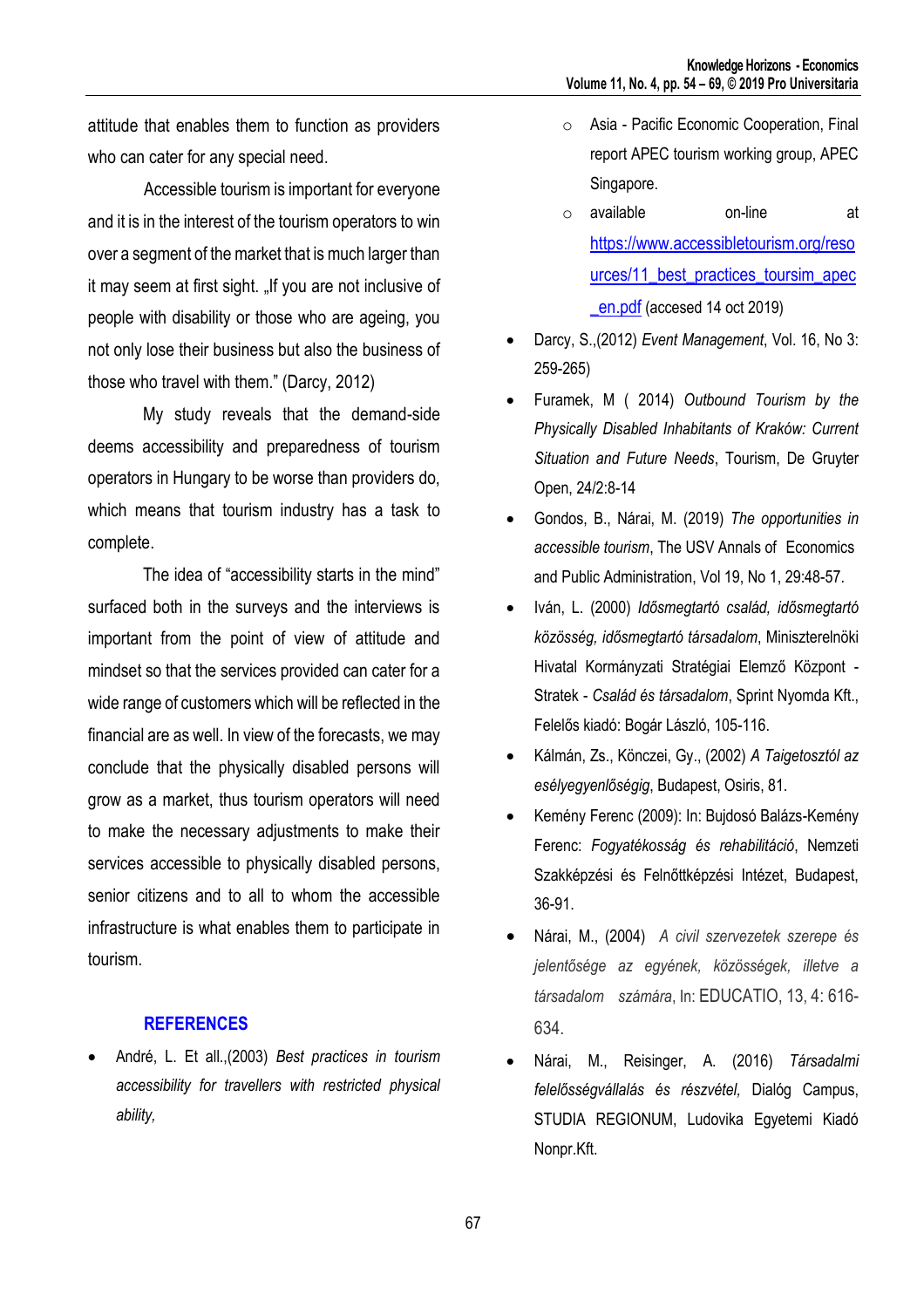- Stanciulescu,G.C., Molnar,E.I. (2018). *European implication in tourism regarding sustainable development around the black sea.* Proceeding of The 5<sup>th</sup> International Multidisciplinary Scientific Conference on Social Sciences & Arts SGEM 2018, , Vol 5, Modern Science, Issue 1.4:275-282.
- Lipp,E., Van Horn,L (2015) Marketing Outlook Forum 2015—Open Doors Organization (ODO) Forecast, New ODO Market Study Finds Positive Trends in Accessible Travel, Open Doors Organization( available online [https://opendoorsnfp.org/wp](https://opendoorsnfp.org/wp-content/uploads/2016/05/ODOMarketingForecast2015.pdf)[content/uploads/2016/05/ODOMarketingForeca](https://opendoorsnfp.org/wp-content/uploads/2016/05/ODOMarketingForecast2015.pdf) [st2015.pdf](https://opendoorsnfp.org/wp-content/uploads/2016/05/ODOMarketingForecast2015.pdf) , accesed at 5 nov 2019)
- McCarthy,N.(2017) The World's Most Populous Nations in 2050, Global Population, Statista (available on [https://www.statista.com/chart/9947/the-worlds](https://www.statista.com/chart/9947/the-worlds-most-populous-nations-in-2050/)[most-populous-nations-in-2050/](https://www.statista.com/chart/9947/the-worlds-most-populous-nations-in-2050/) , accesed at 10 nov 2019)
- Vukovich, G (ed),(2018) *Mikrocenzus 2016, 8. A fogyatékos és az egészségi ok miatt korlátozott népesség jellemzői*, KSH, Budapest (available online [https://www.ksh.hu/docs/hun/xftp/idoszaki/mikr](https://www.ksh.hu/docs/hun/xftp/idoszaki/mikrocenzus2016/mikrocenzus_2016_8.pdf) [ocenzus2016/mikrocenzus\\_2016\\_8.pdf](https://www.ksh.hu/docs/hun/xftp/idoszaki/mikrocenzus2016/mikrocenzus_2016_8.pdf) accesed at 11 oct 2019).
- \*\*\*Communication from the Commission to the European Parliament, The Council, The European Economic and Social Ccommittee and The Committee of the regions European Disability Strategy 2010-2020:A Renewed Commitment to a Barrier-Free Europe, COM(2010) 636 final, Brussels, 2010.
- (available online at [https://eur](https://eur-lex.europa.eu/legalcontent/EN/TXT/PDF/?uri=CELEX:52010DC0636&qid=1576010845231&from=EN)[lex.europa.eu/legalcontent/EN/TXT/PDF/?uri=C](https://eur-lex.europa.eu/legalcontent/EN/TXT/PDF/?uri=CELEX:52010DC0636&qid=1576010845231&from=EN) [ELEX:52010DC0636&qid=1576010845231&fro](https://eur-lex.europa.eu/legalcontent/EN/TXT/PDF/?uri=CELEX:52010DC0636&qid=1576010845231&from=EN) [m=EN](https://eur-lex.europa.eu/legalcontent/EN/TXT/PDF/?uri=CELEX:52010DC0636&qid=1576010845231&from=EN) accesed at 14 sep 2019).
- \*\*\*European Commission (2015): Economic impact and travel patterns of accessible tourism in Europe Final report - Study, (available online [https://publications.europa.eu/en/publication](https://publications.europa.eu/en/publication-detail/-/publication/d04fbb3d-8d15-4fe3-b554-844bde75c171/language-en/format-PDF/source-search)[detail/-/publication/d04fbb3d-8d15-4fe3-b554-](https://publications.europa.eu/en/publication-detail/-/publication/d04fbb3d-8d15-4fe3-b554-844bde75c171/language-en/format-PDF/source-search) [844bde75c171/language-en/format-](https://publications.europa.eu/en/publication-detail/-/publication/d04fbb3d-8d15-4fe3-b554-844bde75c171/language-en/format-PDF/source-search)[PDF/source-search#](https://publications.europa.eu/en/publication-detail/-/publication/d04fbb3d-8d15-4fe3-b554-844bde75c171/language-en/format-PDF/source-search), accesed at 15 oct 2019)
- \*\*\* KSH (2015): *2011. évi népszámlálás*, 17. A fogyatékossággal élők helyzete és szociális ellátásuk, Budapest (available online [https://www.ksh.hu/docs/hun/xftp/idoszaki/neps](https://www.ksh.hu/docs/hun/xftp/idoszaki/nepsz2011/nepsz_17_2011.pdf) z2011/nepsz 17 2011.pdf, accesed at 11 oct 2019
- \*\*\* World Tourism Organization (2016), World Tourism Day 2016 "Tourism for All - promoting universal accessibility" Good Practices in theAccessible TourismSupply Chain, UNWTO, Madrid, (available online [https://www.e](https://www.e-unwto.org/doi/pdf/10.18111/9789284418138)[unwto.org/doi/pdf/10.18111/9789284418138](https://www.e-unwto.org/doi/pdf/10.18111/9789284418138) accesed at 27 nov 2019)
- \*\*\*World Tourism Organization (2016), Manual on Accessible Tourism for All: Principles, Tools and Best Practices – Module I: Accessible Tourism – Definition and Context, UNWTO, Madrid ( available online [https://www.e-](https://www.e-unwto.org/doi/pdf/10.18111/9789284418077)

[unwto.org/doi/pdf/10.18111/9789284418077](https://www.e-unwto.org/doi/pdf/10.18111/9789284418077), accesed at 25 nov 2019)

- \*\*\*Camelot Association of Young People with Impaired Mobility, (available online [http://www.camelotgyor.hu](http://www.camelotgyor.hu/) accesed at 2019.12.02).
- \*\*\* Open Doors Organization (2015): Disability Travel Generates \$17.3 Billion In Annual Spending: New Nationwide Research from Open Doors Organization as ADA Turns 25, (available online